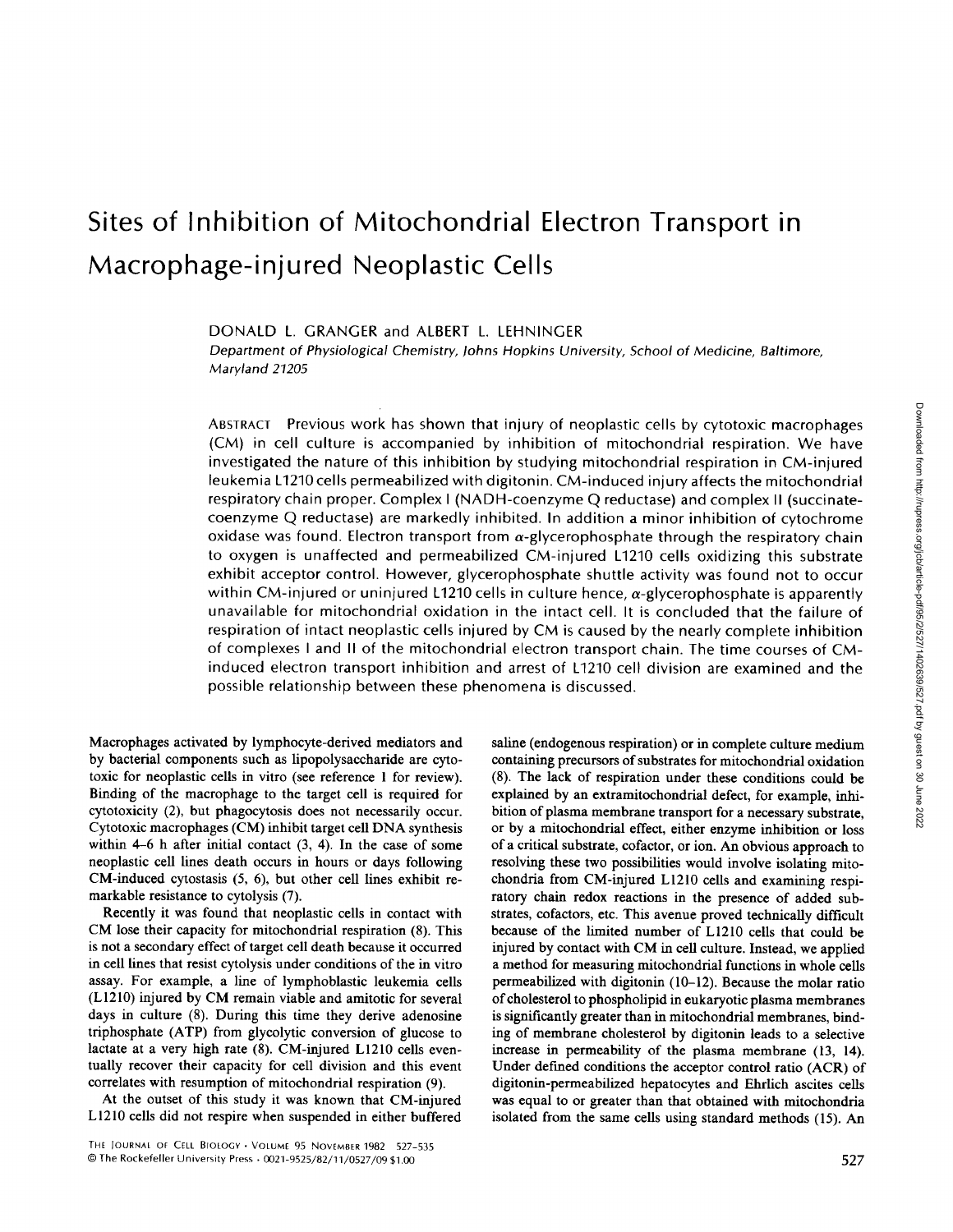added advantage of this method for comparing CM-injured L1210 ceils with uninjured cells was that measurements could be expressed on a per cell basis. This obviated errors inherent in the isolation process due to loss of mitochondria as well as inclusion of nonmitochondrial protein in the two types of samples.

In the experiments that follow several mitochondrial functions were measured in digitonin-permeabilized L1210 ceils before and after injury by CM. The results show that CMinjured L 1210 cells exhibit blocks in the respiratory chain in at least two loci. The CM-induced inhibition is selective since other mitochondrial functions remain intact.

### MATERIALS AND METHODS

#### *Reagents*

Rotenone (K and K Laboratories, Plainview, NY), antimycin A, and oligomyein (Sigma Chemical Co., St. Louis, MO), and carbonyl cyanide p-trifluoromethoxyphenylhydrazone (FCCP) (Dupont Co., Wilmington, DE) were dissolved in absolute ethanol. Digitonin (Grand Island Biological Co., Grand Island, NY) was prepared according to Kun et al., (16) and dissolved in dimethyl sulfoxide. The small amounts of these solvents alone added to cell suspensions had no effect on any of the measurements made. Potassium tetramethylphenylenediamine (TMPD) (Sigma Chemical Co.) and KCN were prepared fresh and neutralized just before use. Ferricytochrome c (Sigma Chemical Co.) stock solution was stored frozen and the concentration was determined spectrophotometrically after reduction with dithionite ( $\varepsilon = 27.6$  mM<sup>-1</sup> at 550 nm).

#### *Murine Cytotoxic Macrophages*

Outbred Swiss female mice 2-mo old (Microbiological Associates, Walkersville, MD) served as the source of macrophages. Mice were immunized intraperitoneally with 107 colony forming units of *Mycobacterium boris,* strain BCG, Pasteur (TMC No. 1011, Trudeau Institute, Inc., Saranac Lake, NY). 2 wk later an intraperitoneal shot of 1.0 ml 10% proteose peptone (Difco Laboratories, Detroit, MI) was given. 3 d later peritoneal exudate ceils were harvested and plated in petri dishes (Costar, Cambridge, MA) at  $1.5 \times 10^6$  cells per cm<sup>2</sup> surface area for in vitro culture. The method used for preparing adherent monolayers of murine CM has been described in detail (8). CM were cultured at 37°C under 95% humidified air, 5% CO<sub>2</sub> atmosphere in Dulbecco's Modified Eagles Medium (Grand Island Biological Co.) supplemented with 10% horse serum (Sterile Systems, Inc., Logan, UT), additional glucose (15.5 mM final concentration), HEPES, 20 mM, pH 7.4, Penicillin G, 100 U/ml, and streptomycin, 100  $\mu$ g/ml (referred to as: culture medium). Endotoxin (ET) (phenol extract of *Escherichia coli* 0.128:B12 from Sigma Chemical Co.), 10 ng/ml, was added to culture medium as the final stimulus to activate macrophages to the cytotoxic state (17). At this concentration ET had no effect on the doubling time or on mitochondrial respiration of the neoplastic target ceils used in these experiments.

## *CM-injured Neoplastic Cells*

A murine lymphoblastic leukemia cell line (L1210) was used as target for CM. L 1210 cells were maintained in culture medium in suspension and passaged twice weekly. For coculture with CM, log phase LI210 ceils were washed by centrifugation and added to freshly explanted CM at a final cell density of 2.5  $\times$  10<sup>5</sup> per cm<sup>2</sup> culture dish surface area. Culture medium volume was 0.5 ml/cm<sup>2</sup>. After a suitable incubation period LI210 cells were rinsed from CM monolayers as previously described (8). Experiments with radiolabeled ceils showed that essentially all LI210 cells are removed from CM using this procedure. LI210 ceils cocultured with CM are termed injured ceils. Control or uninjured LI210 cells were incubated in culture medium + ET without CM for the same length of time.

## *Cell Counts*

Both measurements of ceil growth and oxygen consumption rates were based on the number of viable L1210 ceils per ml. Cells were counted electronically (Model ZBI, Coulter Electronics Inc., Hialeah, FL) and viability was assessed microscopically by trypan blue (0.04% wt/vol) exclusion. LI210 cells rinsed from CM monolayers were invariably contaminated with some macrophages that dislodged from the plastic surface during rinsing. Cell volume distribution curves of LI210 cells alone and macrophages alone, rinsed from CM monolayers, were generated using the Coulter counter. The two cell populations showed very little

overlap based on the larger volume of L1210 cells compared to CM. Thus, by adjusting the cell counter lower threshold to a setting corresponding to the nadir between the two populations, most contaminating CM were excluded from the electronic cell counts. Ceil counts using appropriate controls revealed that L 1210 cell suspensions rinsed from CM monolayers could be enumerated with <2% error due to contaminating macrophages and consequently no corrections were made.

## *Respiration Measurements*

L1210 cells rinsed from CM were washed twice by centrifugation  $(4^{\circ}C, 500 g)$ with 0.25 M sucrose containing 20 mM HEPES (pH 7.1), and 10 mM MgCl<sub>2</sub>. The pellet of packed cells was then suspended in a small volume of the same medium and stored on ice. Oxygen consumption was measured with a Clark electrode in a water jacketed chamber (Gilson Medical Electronics, Inc., Middleton, WI) stirred with a magnetic flea. The electrode signal was fed through suitable amplification into a strip chart recorder (Sargent Welsh Model DSRG-2, Sargent-Welch Co., Skokie, IL) that was calibrated over a 0-100% scale. The temperature was 37°C in a medium consisting of air-saturated 0.25 M sucrose, 20 mM HEPES, pH 7.1, 2 mM KP<sub>i</sub>, 10 mM MgCl<sub>2</sub>, and 1.0 mM ADP (respiration medium). The oxygen concentration under these conditions was taken to be 390 ng atoms/ml. 50-100  $\mu$ l of concentrated cell suspension were added to 1.2 ml respiration medium and then three small aliquots were removed from the electrode chamber for cell counts. The chamber was sealed with a stopper containing a capillary port for additions. Oxygen consumption rates are expressed in nanogram atoms per minute per million LI210 ceils based on the mean of three separate cell counts for each trace.

Control experiments were performed to determine whether contaminating macrophages dislodged from CM monolayers during removal of L1210 ceils contributed to oxygen consumption measurements. Their contribution was found to be negligible.

## *Mitochondrial Oxidation of NADH*

Uninjured or CM-injured L1210 cells were washed by centrifugation in cold 0.25 M sucrose containing 20 mM HEPES, pH 7.1, and 10 mM MgCl<sub>2</sub>, and resuspended in 10 ml of this medium. A cell count was made and a small aliquot of 10% digitonin (5  $\mu$ l/10<sup>7</sup> cells) was added while mixing. Then 40 ml of sucrose medium was added and the cells were pelleted  $(4^{\circ}C, 800 g)$  and resuspended in 0.5-1.0 ml sucrose medium to give  $\sim$  5  $\times$  10<sup>7</sup> cells/ml. Counts were made on this stock suspension of permeabilized cells. This procedure resulted in >95% trypan blue emitting LI210 cells that retained their spherical morphology. Permeabilization followed by centrifugation effectively eliminated endogenous respiratory substrates. These ceils did not consume oxygen without added substrate but addition of malate or succinate, but not NADH, initiated respiration. Ferricytochrome c,  $25 \mu M$  final concentration, was added and the permeabilized cells were sonicated (Model W185, Branson Sonic Power Co., Danbury, CT) with three 6 s bursts at an output of 50 W. Known aliquots of the sonicated cell suspension were added to equilibrated respiration medium for oxygen consumption measurements. Counts of the stock cell suspension before sonication were used to calculate the rates. Permeabilized cell sonicates prepared by this method using both uninjured and CM-injured L1210 cells oxidized  $\alpha$ -glycerophosphate at equal rates ( $-4$  ng atoms oxygen per minute per  $10^6$  cells).

#### RESULTS

# *Mitochondrial Respiration in L1210* Cells *Permeabilized with Digitonin*

Before comparing mitochondrial functions of CM-injured and uninjured L1210 cells, it was necessary to establish conditions for selective permeabilization of the plasma membrane with digitonin. Increasing concentrations of digitonin were added to LI210 cells in the presence of succinate, rotenone, ADP, and  $P_i$  (state 3 conditions), and the rate of  $O_2$  consumption was measured (Fig. 1). Without digitonin the rate is very low, due primarily to low permeability of the plasma membrane to succinate. Maximal state 3 respiratory rate was obtained with as little as 0.0025% digitonin. Significant inhibition of the state 3 rate does not take place on further increases in digitonin, up to 0.025%. Identical titration curves were obtained with malate and  $\alpha$ -glycerophosphate as substrates, suggesting that the site of digitonin-induced inhibition at high concentrations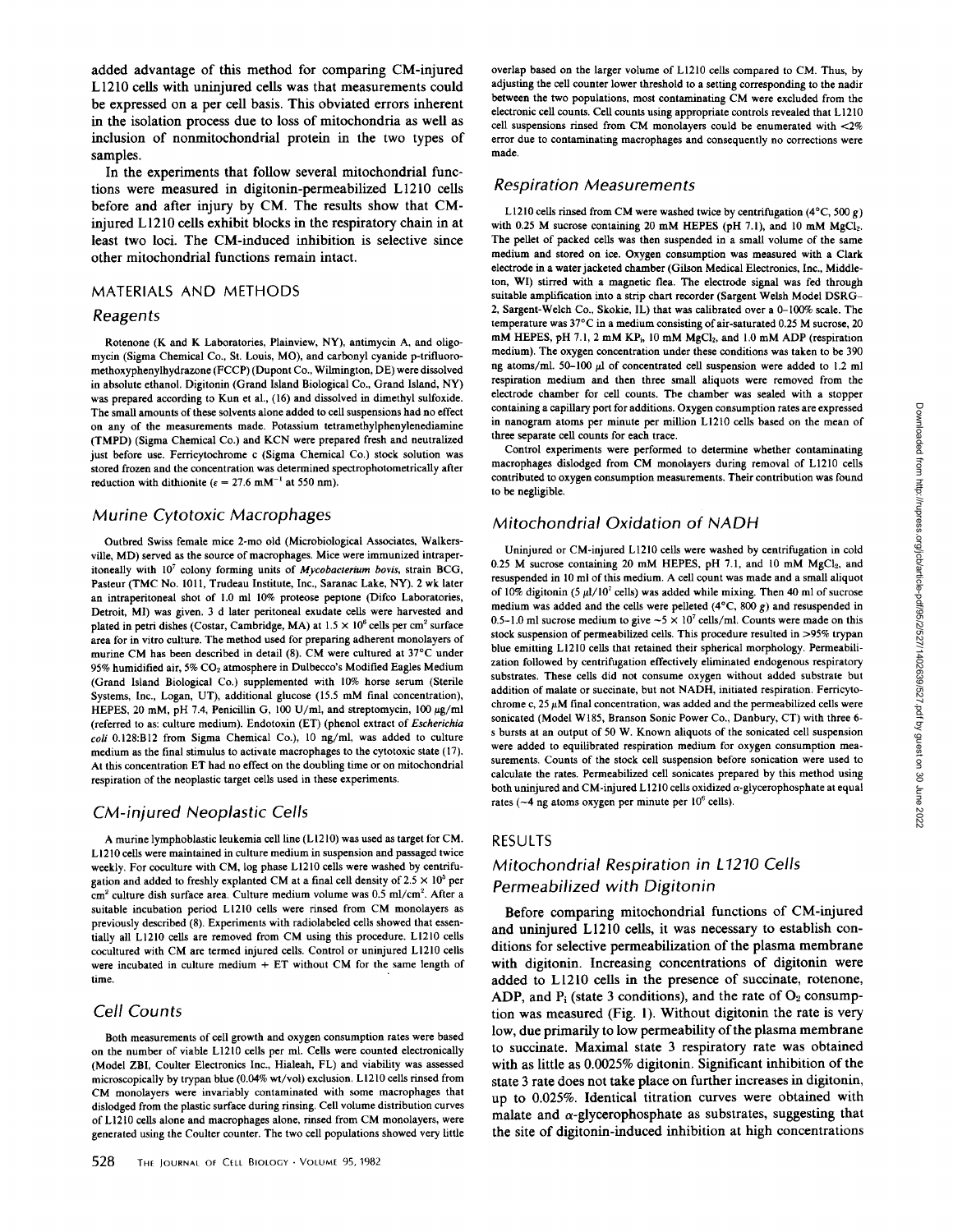

FIGURE 1 Permeabilization of L1210 cells to mitochondrial substrates with digitonin. (A) Increasing concentrations of digitonin were added to L1210 cells (5  $\times$  10<sup>6</sup> cells per ml) suspended in respiration medium containing 5.0 mM succinate and 100 nM rotenone with ( $\Delta$ ) or without ( $O$ ) oligomycin, 100 nM. (B) Digitonin, 0.005% final concentration, was added to suspensions of L1210 cells in respiration medium containing 5.0 mM succinate and 100 nM rotenone. Each point represents the rate of oxygen consumption per ml for a suspension of L1210 cells at a given density. (C) L1210 cells incubated alone ( $\bullet$ ) or with CM (O) for 20 h were washed by centrifugation and suspended in respiration medium at  $5 \times 10^5$  cells per ml. Varying concentrations of digitonin were added to aliquots of the cell suspensions and then trypan blue, 0.04% final concentration, was added to each tube. The proportion of stained cells was determined microscopically.

is not at the level of the individual dehydrogenases, which catalyze the oxidation of these substrates.

Digitonin at concentrations up to 0.02% did not increase the state 4 respiratory rate (Fig.  $1A$ ). At higher digitonin concentrations some inhibition was produced, parallel to the effect observed in state 3. The acceptor control ratio (state 3 rate/ state 4 rate) at 0.005% digitonin in such experiments was  $\sim$ 3.7, comparable to that observed in mitochondria isolated from LI210 cells using standard methods (18). Use of digitonin to permeabilize the plasma membrane thus has an ample safety margin before mitochondrial functions are affected.

LI210 cell density was then varied, with digitonin concentration held constant at  $0.005\%$ , and the rates of  $O<sub>2</sub>$  consumption in state 3 were measured. A linear relationship was observed within the range of cell densities tested (Fig.  $1B$ ). Based on the results shown in Fig.  $1A$  and  $B$  the standard permeabilization procedure adopted for the experiments that follow employed 0.005% digitonin with an approximate cell density of  $5 \times 10^6$ /ml.

It was also important to determine whether CM-injured and uninjured L1210 ceils were permeabilized by similar concentrations of digitonin. This was examined by measuring entry of trypan blue (molecular weight =  $961$ ) at increasing digitonin concentrations. The dose-titration curves for L 1210 ceils before and after injury by CM were essentially identical (Fig.  $1 C$ ). In this experiment lower concentrations of digitonin sufficed presumably because L1210 cell densities were more than 10 times less than those used for  $O<sub>2</sub>$  uptake measurements as in Fig. 1 A. Thus CM-induced injury did not appear to alter the properties of the plasma membrane of L1210 cells that render the cells susceptible to permeabilization by digitonin.

# *Addition of Mitochondrial 5ubstrates and Cofactors to CM-injured L1210 Cells*

At the top of Fig. 2 a simplified scheme of the mitochondrial respiratory chain is presented for reference. The oxygen electrode trace  $B$  in Fig. 2 shows that when uninjured L1210 cells are permeabilized with digitonin in the presence of malate, ADP, and  $P_i$  (state 3 conditions) rapid linear  $O_2$  consumption occurs. Malate enters the mitochondrial matrix via the electroneutral dicarboxylate carrier (19) and, in L 1210 cells, is largely oxidized by malic enzyme to yield NADH, pyruvate, and  $CO<sub>2</sub>$ (20). The NADH formed is in turn oxidized by the respiratory chain. Rotenone, which inhibits complex I (NADH-coenzyme Q reductase), halts oxygen consumption. The rate of respiration by an equal number of CM-injured L1210 cells under the same conditions is markedly reduced (Fig. 2, trace  $A$ ). Addition of succinate, which bypasses the rotenone block, leads to resumption of respiration in uninjured L1210 cells, but again, in CMinjured cells there was only a slight response (Fig. 2 traces  $B$ vs.  $A$ ). Succinate respiration was stopped entirely by addition of antimycin A; oxygen consumption resumed when tetramethylphenylenediamine (TMPD) was added to donate electrons to cytochrome c. The rate of oxidation of TMPD by CMinjured LI210 cells was slightly reduced when compared to uninjured LI210 cells. A series of experiments was performed to check the consistency of the results shown in Fig. 2. These data are listed in Table I. They show that extensive inhibition of NAD-linked and succinate respiration is a constant finding when L1210 ceils are cocultured with CM for 20 h. Other NAD-linked substrates (pyruvate, citrate, isocitrate, glutamate, and  $\alpha$ -ketoglutarate), added alone or in combiantion with malate, were not oxidized by CM-injured L 1210 cells (data not shown). NADH, which would not be expected to enter the mitochondrial matrix when added to permeabilized LI210 cells, likewise had no effect on CM-injured cells (data not shown). Under these conditions added malate and endogenous mitochondrial substrates are responsible for NAD-linked respiration of uninjured cells. In the absence of added malate the 02 uptake rate slows as endogenous substrates are depleted. A linear rate of respiration is restored on addition of excess malate. If uninjured L1210 ceils are first permeabilized and then repeatedly washed in sucrose medium by centrifugation, endogenous respiration is reduced to zero. Under these conditions NAD-linked respiration is totally dependent on added substrate. Parallel treatment of CM-injured LI210 cells failed to restore NAD-linked respiration. Therefore, the inhibition of electron transport induced by CM cannot be "washed away" from the cells.

Under the conditions used for the experiments in Fig. 2 and Table I, inhibition of malate and succinate oxidation could be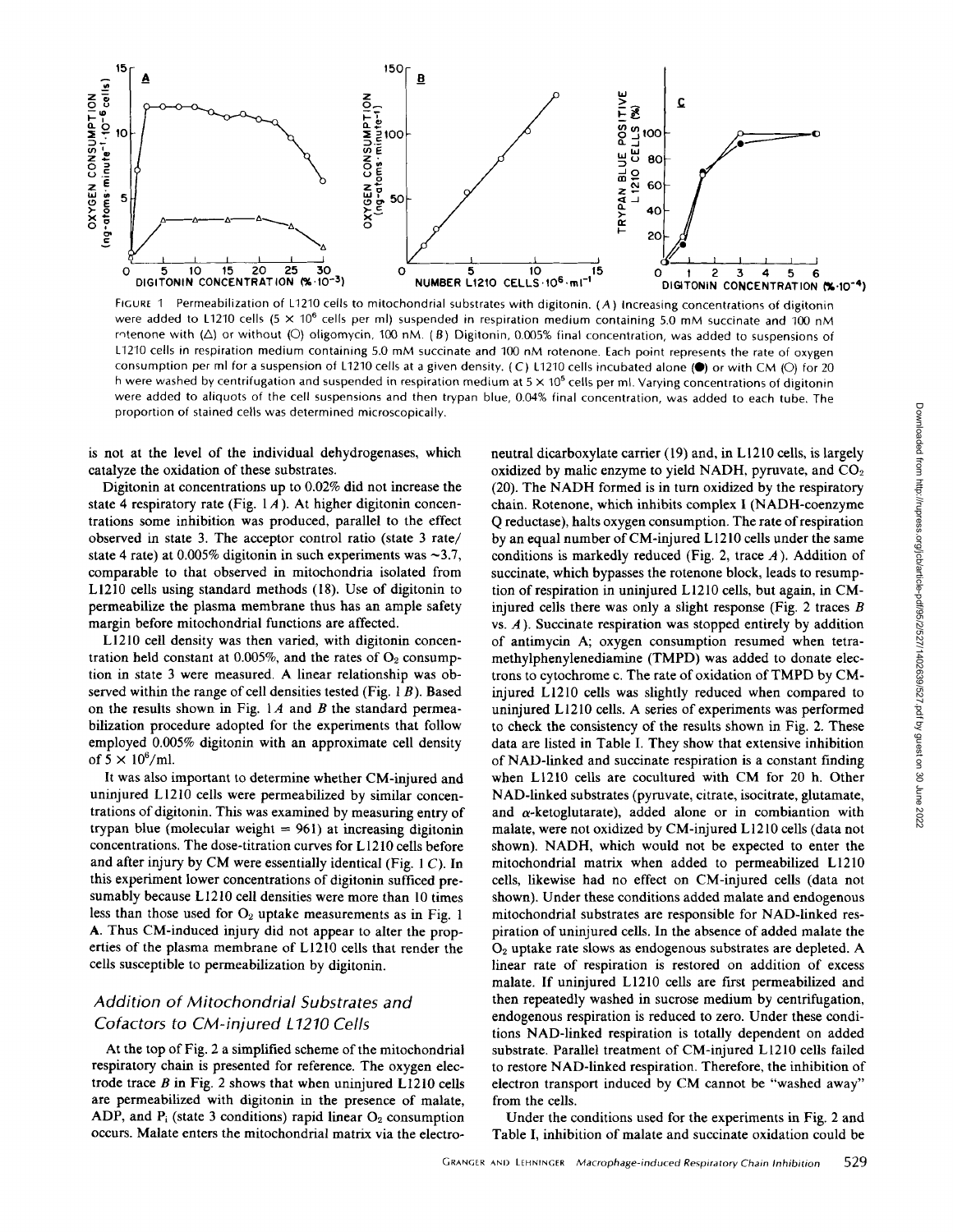

Downloaded from http://rupress.org/jcb/article-pdf/95/2/527/1402639/527.pdf by guest on 30 June 2022 Downloaded from http://rupress.org/jcb/article-pdf/95/2/527/1402639/527.pdf by guest on 30 June 2022

FIGURE 2 Addition of mitochondrial substrates to CM-injured L1210 cells permeabilized with digitonin. *Top:* A simplified scheme of the respiratory chain with sites of action of some mitochondrial inhibitors is shown for reference. Trace A: L1210 cells following an 18-h incubation with CM. Trace B: Uninjured L1210 cells. Respiration medium contained 5.0 mM malate and cells were permeabilized with 0.005% digitonin. Substrates and inhibitors were addcd at the final concentrations given in Table I. KCN was 1.0 mM. Traces were made with  $\sim$  5  $\times$  10<sup>6</sup> cells per ml. The reaction vessel contained 1.2 ml. Numbers are rates of oxygen consumption in nanogram atoms per minute per 10<sup>6</sup> L1210 cells.

due to either a block in translocation of ADP and/or P<sub>i</sub> or inhibition of the  $F_1$ -ATPase complex. The data in Fig. 3 show that neither of these possibilities is the case. When the protonophore p-trifluoromethoxyphenylhydrazone (FCCP) is added to injured LI210 cells in the presence of malate, there is only an insignificant increase in  $O_2$  consumption (trace  $A$ ). As a control the effect of FCCP on NAD-linked respiration by uninjured LI210 cells in the presence of oligomycin is shown (trace  $B$ ).

Also shown in Table I are the state 3 rates for another

mitochondrial substrate,  $\alpha$ -glycerophosphate. Electrons from  $\alpha$ -glycerophosphate bypass the rotenone block as shown at the top of Fig. 2. Unlike the inhibited malate and succinate respiration,  $\alpha$ -glycerophosphate is oxidized by CM-injured cells at the same state 3 rate observed with uninjured cells. This is an important finding because it shows that the respiratory chain between coenzyme  $Q$  and  $O_2$  is functional in L1210 cells following CM-induced injury. It is evident that CM-induced injury leads to selective defects in the mitochondria of LI210 cells. Oxidation of the major mitochondrial substrates gener-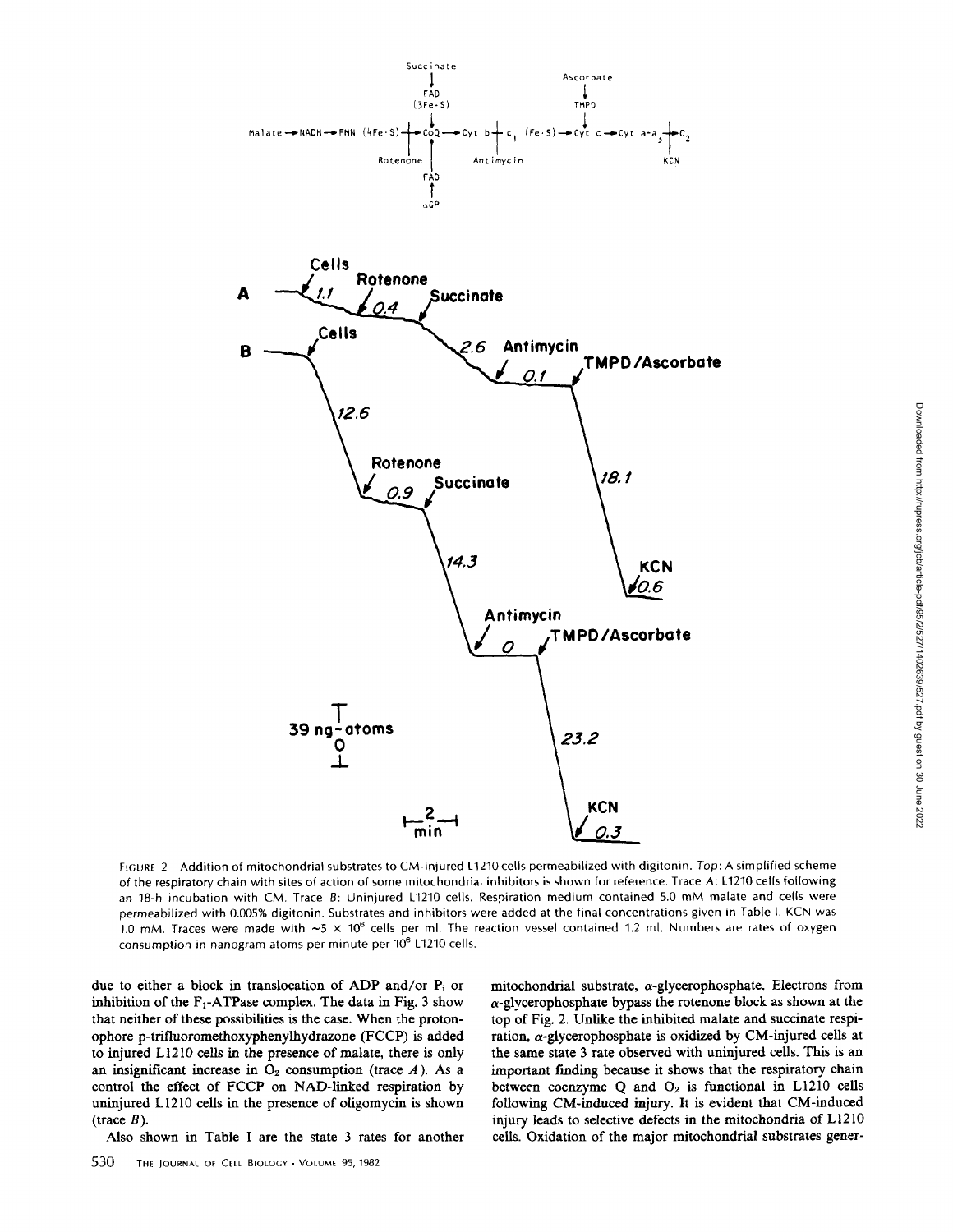I ABLE I *State 3 Respiration Rates of L 1210 Cells Injured by Cytotoxic Macrophages\** 

|                            |                                    | $O2$ Consumption                                                   |                |                         |
|----------------------------|------------------------------------|--------------------------------------------------------------------|----------------|-------------------------|
| Substrates and inhibitors  | Concentration‡                     | Uninjured cells                                                    | Injured cells  | Percent inhibi-<br>tion |
|                            |                                    | ng atoms $\cdot$ min <sup>-1</sup> $\cdot$ 10 <sup>-6</sup> cells§ |                |                         |
| Malate                     | $5.0 \text{ mM}$                   | $12.0 \pm 0.3$                                                     | $1.0 \pm 0.2$  | 92                      |
| Succinate                  | $5.0 \text{ }\mathsf{m}\mathsf{M}$ | $13.9 \pm 0.7$                                                     | $2.6 \pm 0.5$  | 81                      |
| $+$ rotenone               | $100 \text{ nM}$                   |                                                                    |                |                         |
| $\alpha$ -Glycerophosphate | $10.0 \text{ mM}$                  | $6.1 \pm 0.3$                                                      | $5.9 \pm 0.3$  | 3                       |
| $+$ rotenone               | $100 \text{ nM}$                   |                                                                    |                |                         |
| <b>TMPD</b>                | $0.2 \text{ mM}$                   | $27.1 \pm 2.0$                                                     | $22.9 \pm 2.2$ | 15                      |
| Ascorbate                  | $1.0 \text{ }\mathrm{m}$ M         |                                                                    |                |                         |
| $+$ rotenone               | $100 \text{ nM}$                   |                                                                    |                |                         |
| $+$ antimycin A            | 20 nM                              |                                                                    |                |                         |

\* L1210 cells had been incubated with or without cytotoxic macrophages for ~20 h. State 3 rates were initiated by adding digitonin, 0.005%, to L1210 cells in respiration medium containing substrates and inhibitors.

:I: Concentrations used were those required to produce maximal respiration rates (substrates) or maximal inhibition under the conditions described in Materials and Methods.

§ Values are mean  $\pm$  SEM for at least five separate experiments.



FIGURE 3 Effect of uncoupler (FCCP) on CM-injured L1210 cells. Trace A: L1210 cells had been cocultured with CM for 21 h. Respiration medium contained 5.0 mM malate. L1210 cells were permeabilized with 0.005% digitonin. FCCP concentration was 80 nM. Numbers are rates of oxygen consumption (nanogram atoms per minute per 10<sup>6</sup> L1210 cells). Trace B: Uninjured L1210 cells. Conditions the same as in trace A except that respiration medium contained in addition, oligomycin, 100 nM.

ated by the tricarboxylic acid cycle reactions (NAD-linked and succinate) is blocked. However, electrons pass from  $\alpha$ -glycerophosphate to oxygen at an unimpaired state 3 rate. The terminal segment, from cytochrome c to  $O<sub>2</sub>$  via cytochrome oxidase, can promote electron flow at a high rate, well above the state 3 rates for oxidation of NAD-linked substrates. The rate-limiting step(s) for oxidation of NAD-linked substrates or of succinate in mitochondria of injured L 1210 cells must therefore be located before the point of coenzyme Q reduction.

# *Correlation between CM-induced Cytostasis and Inhibition* of *Mitochondrial Respiration*

The time course of inhibition of malate and succinate oxidation was measured and these results are plotted together with the induction of cytostasis in L1210 cells injured by CM (Fig. 4). At the times shown LI210 cells were removed from the CM, counted, permeabilized, and the state 3 rates of NAD-linked and succinate respiration were measured. Cessation of L1210 cell division occurs between 4 and 6 h after exposure to CM (Fig.  $4A$ ). This delayed onset has been observed by others measuring inhibition of DNA synthesis (3, 4). Inhibition of NAD-linked respiration begins between 2 and 4 h whereafter a steady decline in the state 3 rate occurs over the ensuing 10 h. Thus mitochondrial inhibition progresses slowly over a period of hours. This is in contrast to DNA synthesis, which attains maximal inhibition within 2 h of onset (4). With succinate as substrate, again, a progressive inhibition is seen but at a lower rate compared to NAD-linked respiration (Fig. 4 C). Also plotted in Fig. 4 C are the state 4 rates of CM-injured and uninjured cells in the presence of succinate and oligomycin. These rates are equal and constant for both uninjured and injured cells at each time point measured. During the period in which state 3 NAD-linked and succinate respiration is undergoing progressive inhibition the state 4 rate does not increase, suggesting that respiration remains coupled to phosphorylation.

In Fig. 5 the time course of inhibition of cell division and respiration is plotted over a 3-d period. In this experiment L1210 ceils were incubated with CM for 23 h and then removed and cultured in fresh medium for an additional 47 h (Fig. 5 A ). Like the cytostatic effect, inhibition of both NAD-linked and succinate-linked respiration is not reversed by separating target cells from CM (Fig. 5). Oxygen consumption on  $\alpha$ -glycerophosphate, which is unaffected at 20 h, remains at control levels on days 2 and 3 as well. This is the case for L 1210 cells separated from CM on day 1 (Fig.  $5D$ ) or for L1210 cells cocultured with CM during the entire 3-d incubation (not shown).

At 70 h uninjured L1210 cells have reached the plateau phase of their growth curve (Fig.  $5A$ ). This has no effect on the rate of state 3 respiration in the presence of any of the substrates tested. Thus cessation of L 1210 cell division in itself is not sufficient to explain the effects produced by CM on the respiratory chain of these neoplastic cells.

# *Activities of Selected Components of Mitochondrial Electron Transport*

One or more of three possibilities could account for the inhibited respiration in CM-injured L1210 ceils. First is inhibition of the dicarboxylate transport system of the inner mitochondrial membrane. Second, it is possible that either the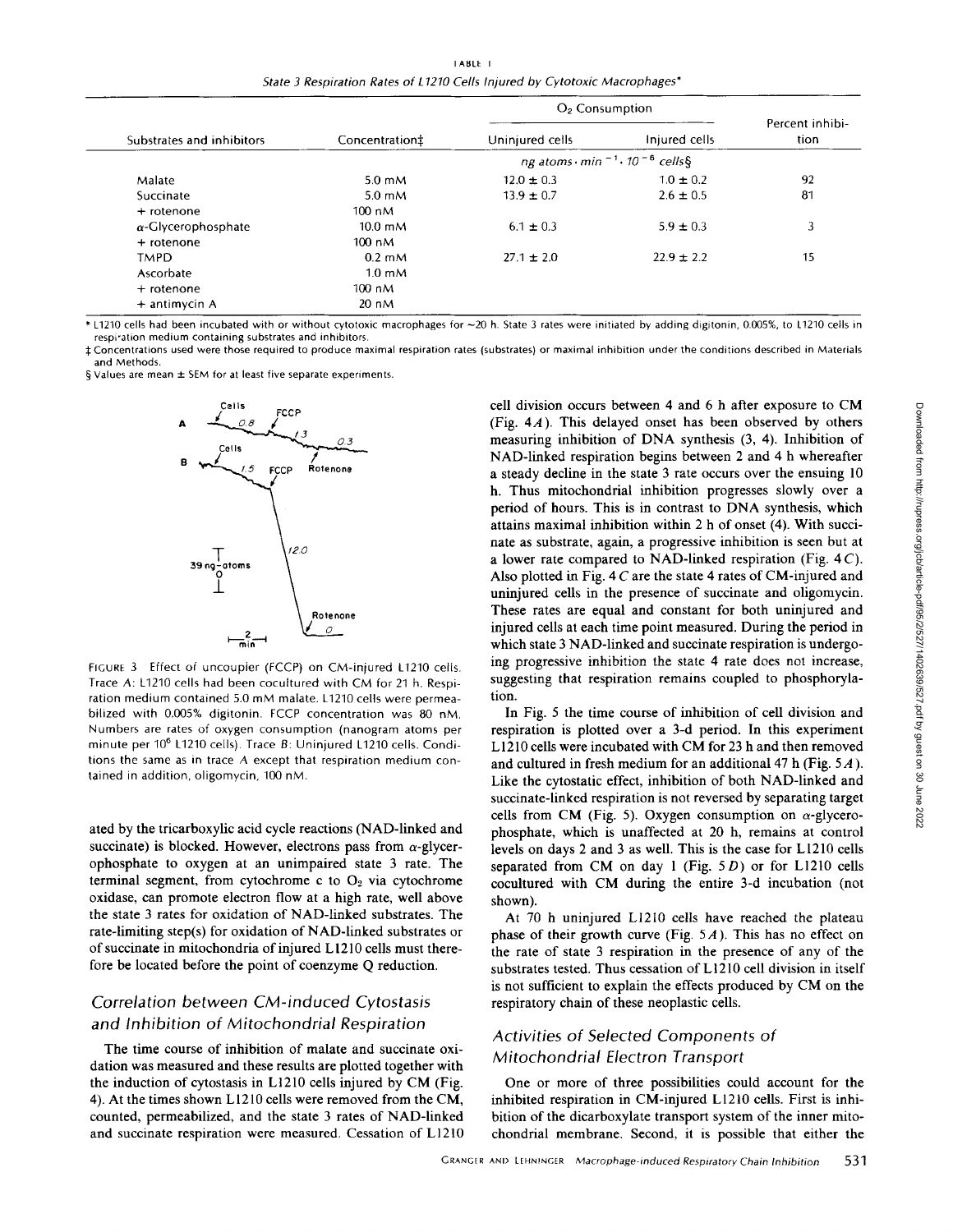

FIGURE 4 Time course of CM-induced cytostasis and inhibition of mitochondrial respiration. L1210 cells were cultured alone (<sup>6</sup>), or with CM (O), and at the times shown the cells were removed from culture for the following measurements. (A) Cell counts. Viability in both populations was  $>95%$  during the course of observation. (B) NAD-linked state 3 respiration. Respiration medium contained 5.0 mM malate and 0.005% digitonin. (C) State 3 (O) and state 4 ( $\Delta$ ) rates in the presence of succinate, 5.0 mM, rotenone, 100 nM, and digitonin, 0.005%. State 4 measured after addition of oligomycin, 100 nM.



FIGURE 5 Pattern of CM-induced mitochondrial inhibition is unchanged during prolonged culture. L1210 cells were incubated with CM (O) for 23 h and then they were removed and cultured in fresh medium for an additional 47 h. Uninjured L1210 cells  $(①)$  were treated in the same way except that there were no macrophages present during the first incubation (hours 0-23). At the times shown measurements were made on: cell counts, A; state 3 respiration, rates for NAD-linked substrates,  $B$ ; succinate,  $C$ ; and  $\alpha$ -glycerophosphate, D. Conditions for state 3 were the same as given in Table I.

matrix dehydrogenases are inhibited or their cofactors are missing or unreactive. The third possibility would be inhibition of both complex I (NAD-coenzyme Q reductase) and complex II (succinate-coenzyme Q reductase) of the electron transport chain. The third possibility was tested first.

Oxidation of NADH by complex I is difficult to measure in digitonin-treated cells because the inner mitochondrial membrane is impermeable to the pyridine nucleotides and because there are numerous other enzymes in the cells for which NADH is a reductant. These difficulties were circumvented by first

TABLE II *Mitochondrial Oxidation of NADH in L 1210 Cells Injured by Cytotoxic Macrophages\** 

|                 | $O2$ Consumption        |                                                       |                         |               |
|-----------------|-------------------------|-------------------------------------------------------|-------------------------|---------------|
|                 | Rotenone sensitive‡     |                                                       | Rotenone insensitive§   |               |
| Experi-<br>ment | Unin-<br>jured<br>cells | Injured cells                                         | Unin-<br>jured<br>cells | Injured cells |
|                 |                         | ng atoms $\cdot$ min $^{-1}$ $\cdot$ 10 $^{-6}$ cells |                         |               |
| 1               | 3.7                     | 0.2(95)                                               | 1.1                     | 1.2           |
| 2               | 2.8                     | 0.3(89)                                               | 1.1                     | 0.9           |
| 3               | 2.9                     | 0.5(83)                                               | 1.0                     | 0.9           |

\* L1210 cells cultured alone (uninjured cells) or with cytotoxic macrophages (injured cells) for ~20 h before measurements.

~That portion of the total oxygen consumption initiated by addition of NADH, 0.1 mM, and inhibited by rotenone, 100 nM.

§ The rate of oxygen consumption remaining after addition of rotenone, 100 nM.

II Numbers in parentheses are percent inhibition.

disrupting the cells, including the inner mitochondrial membrane, by sonication and then assessing NADH oxidation by two criteria: the NADH oxidation must be linked to oxygen consumption and it must be inhibited by rotenone. Although the sonicated preparations of uninjured L 1210 cells gave relatively low rates of NADH oxidation, the method was useful for comparison with CM-injured LI210 cells (Table II). In each experiment rotenone-sensitive NADH oxidation was markedly inhibited in LI210 ceils injured by CM. The degree of inhibition (mean  $= 89\%$ ) was similar to that observed with NAD-linked substrate (i.e., malate, 92%, Table I). Rotenoneinsensitive NADH oxidase activity was not affected in L1210 cells injured by CM (Table II).

The activity of succinate dehydrogenase (SDH) in complex II was measured using the artificial electron acceptor dye, phenazine methosulfate (PMS). Reduced PMS formed upon reaction with SDH is rapidly autoxidized and this reaction can be followed with an oxygen electrode (21). Although this assay may not detect the full activity of SDH (22), it was found to be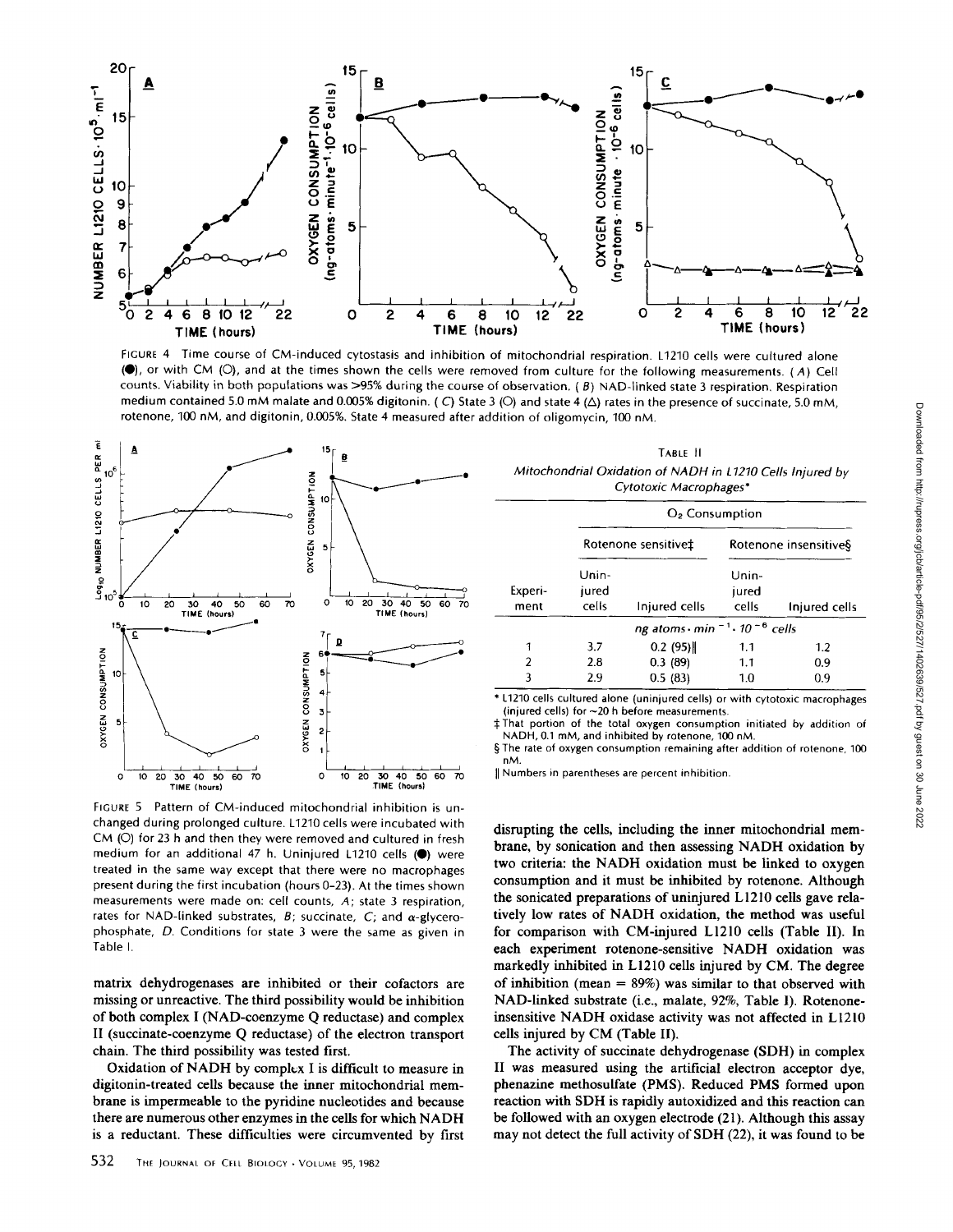suitable for the purpose of comparing CM-injured L1210 cells with uninjured cells (Table III). When coenzyme Q is acceptor, electrons pass from reduced SDH through the respiratory chain to cytochrome oxidase. With PMS as electron acceptor the respiratory chain is blocked with antimycin A and cyanide. In both cases CM-induced injury results in significant loss of activity. Not presented in Table III are control experiments in which a known inhibitor of SDH, malonate, was found to inhibit succinate oxidation in uninjured L 1210 ceils using either assay method.

A small but consistent inhibition of the terminal segment of the respiratory chain from cytochrome c to oxygen was noted (TMPD plus ascorbate as substrate, Table I). Assay of cytochrome oxidase (23) was performed and the activity was calculated on a per cell basis. A consistent but relatively weak inhibition of cytochrome oxidase (range  $= 15-20\%$ ) was found when CM-injured LI210 cells were compared to uninjured cells. The activity of cytochrome oxidase in injured L 1210 ceils was 35 ng atoms oxygen per minute per  $10^6$  cells (mean of seven experiments).

# *Oxidative Phosphorylation in CM-injured L1210*  Cells Respiring on α-Glycerophosphate

The finding that CM-injured L1210 cells can oxidize  $\alpha$ glycerophosphate at the control state 3 rate raised two important questions: can mitochondrial ADP phosphorylation occur in the presence of this substrate and if so, is it available to intact LI210 cells under the conditions of in vitro culture? Measurement of the P:O ratio during oxidation of  $\alpha$ -glycerophosphate would provide quantitative data on the efficiency of energy coupling. However, a disadvantage of the permeabilized cell method used here precluded direct ATP measurements. Multiple ATPase activities remain active in digitonin-permeabilized cells. Hence the efficiency of mitochondrial ATP synthesis cannot be accurately measured due to concomitant hydrolysis at extra-mitochondrial sites. Instead the ACR of CMinjured and uninjured L1210 cells oxidizing  $\alpha$ -glycerophosphate were determined. This provides indirect evidence for coupling of electron transport to ATP synthesis. In a coupled

TABLE III *Oxidation of Succinate by Macrophage-injured L 1210 Cells\** 

|                 | Electron Acceptor <sup>+</sup> |               |                                 |               |
|-----------------|--------------------------------|---------------|---------------------------------|---------------|
|                 | Coenzyme Q§                    |               | Phenazine Methosulfate<br>(PMS) |               |
| Experi-<br>ment | Unin-<br>jured<br>cells        | Injured cells | Unin-<br>jured<br>cells         | Injured cells |
| 1               | 15.4                           | 5.3 (66)      | 24.0                            | 4.0(83)       |
| $\overline{2}$  | 16.5                           | 4.5(73)       | 25.5                            | 5.1(80)       |
| 3               | 13.4                           | 1.7(87)       | 23.3                            | 1.1(95)       |

 $*$  Incubation of L1210 cells with CM or alone was for  $\sim$ 20 h.

 $\ddagger$  Data are expressed as rates of succinate oxidation in nanomoles per minute per 10<sup>6</sup> L1210 cells. Numbers in parentheses are percent inhibition.

§ Measured by oxygen consumption rate of L1210 cells suspended in respiration medium containing digitonin, 0.005%, succinate 0.5 mM, rotenone, 100 nM, and FCCP 80 nM.

I[ Measured by initial oxygen consumption rate of L1210 cells suspended in respiration medium containing digitonin, 0.005%, succinate 5.0 mM, rotenone, 100 nM, antimycin A, 20 nM, KCN, 1 mM, phospholipase A<sub>2</sub> from *Naja naja* (Miami Serpentine, Miami, FL), 3.0 ug per ml, CaCl<sub>2</sub> 1.0 mM, and PMS, 1.0 mM. The reaction was started by addition of PMS after a 10-min incubation to activate the enzyme (22). The rates have been corrected for the slow autoxidation of PMS without cells present.

system under state 3 conditions inhibition of the mitochondrial ATPase by oligomycin leads to an increased protonmotive force which depresses the rate of electron transport (24). An experiment of this type is shown in Fig. 6. Here the state 3 and 4 rates of CM-injured and uninjured L1210 cells were similar. However, when this experiment was repeated several times, a small but significant difference emerged (Table IV). The state 4 rate of CM-injured cells was significantly elevated and consequently the ACR of these cells was significantly decreased. State 3 rates of injured versus uninjured L1210 cells were not significantly different. The presence of acceptor control in CMinjured L1210 cells oxidizing  $\alpha$ -glycerophosphate is strong evidence that electron transport is coupled to phosphorylation of ADP; however, the relative efticiencies cannot be quantitated. The increased state 4 rates of injured L1210 cells suggest that coupling efficiency may be reduced, although direct measurement of ATP synthesis would be required to substantiate



FIGURE 6 Acceptor control of CM-injured and uninjured L1210 cells oxidizing  $\alpha$ -glycerophosphate. Trace A: L1210 cells, previously incubated with CM for 23 h. Respiration medium contained 10 mM  $DL-\alpha$ -glycerophosphate and rotenone, 100 nM. State 3 rate initiated by addition of digitonin, 0.005%, final concentration. Transition to state 4 was produced by addition of 100 nM oligomycin. Trace  $B$ : same conditions as for trace A except that uninjured L1210 cells were used. Traces were made with  $8 \times 10^6$  cells per ml. Acceptor control ratio (ACR) equals state 3 rate divided by state 4 rate. Rates are given in nanogram atoms oxygen per minute per 10<sup>6</sup> L1210 cells.

TABLE IV *Acceptor Control Ratio (ACR) of Macrophage-injured L 1210 Cells Oxidizing a-Glycerophosphate"* 

|                                                  |                                                  | $O2$ consumption                                |                             |  |  |
|--------------------------------------------------|--------------------------------------------------|-------------------------------------------------|-----------------------------|--|--|
| Conditions‡                                      | Uninjured<br>L1210 cells                         | Injured L1210<br>cells                          | p§                          |  |  |
| ng atoms $\cdot$ min $^{-1} \cdot 10^{-6}$ cells |                                                  |                                                 |                             |  |  |
| State 3<br>State 4<br><b>ACR</b>                 | $5.9 \pm 0.2$<br>$2.1 \pm 0.02$<br>$2.8 \pm 0.1$ | $6.3 \pm 0.3$<br>$2.9 \pm 0.2$<br>$2.2 \pm 0.2$ | >0.05<br>< 0.001<br>< 0.001 |  |  |

\* L1210 cells were incubated in the presence or absence of CM for ~20 h before respiration measurements.

 $\ddagger$  Addition of digitonin, 0.005%, to L1210 cells in respiration medium containing  $\alpha$ -glycerophosphate 10 mM, and rotenone 100 nM (state 3). State 4 rate is same conditions as state 3 but with addition of oligomycin 100 nM.

§ Determined by Student's t test.

Values are means  $\pm$  SEM for seven separate experiments.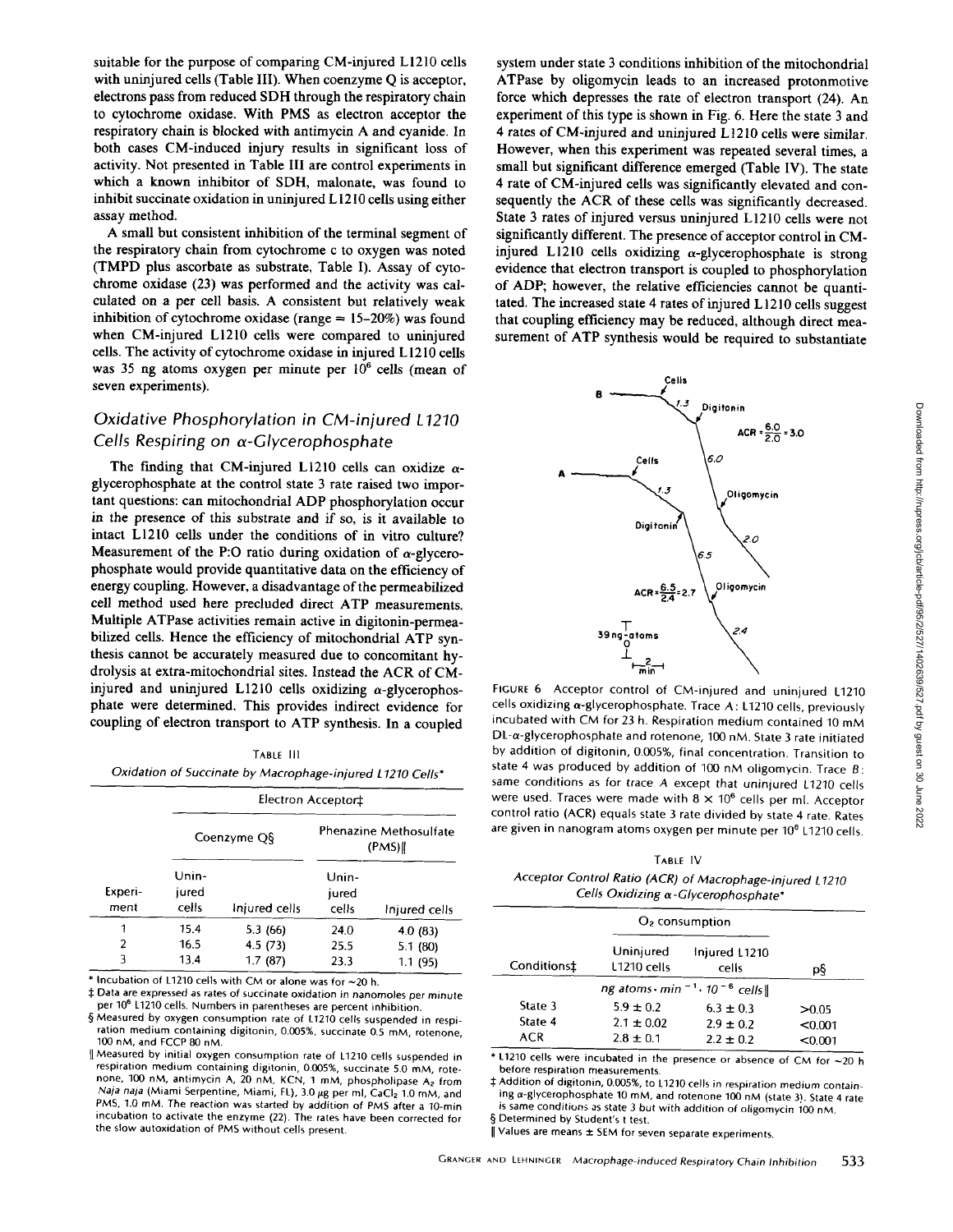this. Elevation of state 4 rate presumably occurs following the initial inhibition of complexes I and II, because during the first 12 h of CM-LI210 cell interaction state 4 respiration on succinate remains at the control level (Fig. 4).

The question as to whether intact LI210 ceils, injured or not, actually carry out oxidation of  $\alpha$ -glycerophosphate was explored. The  $\alpha$ -glycerophosphate shuttle for oxidation of cytosolic NADH (25) is active in some normal tissues and also certain neoplastic cells  $(26)$ . The occurrence of the  $\alpha$ -glycerophosphate shuttle in intact L1210 cells may be detected by measuring the increase in oxygen consumption upon addition of glucose in the presence of rotenone, which prevents the malate-aspartate shuttle from operating (26). The increase in oxygen consumption so produced should be completely inhibited by antimycin A. When this experiment was performed using CM-injured or uninjured LI210 cells there was only a slight increase in oxygen consumption (0.79 to 0.85 ng atoms oxygen per minute per  $10<sup>6</sup>$  cells). This indicates that glucose is an insignificant source of  $\alpha$ -glycerophosphate for intact L1210 cells. A second possible source of cellular  $\alpha$ -glycerophosphate is from phosphorylation of glycerol by glycerol kinase and ATP (27). Here again oxygen uptake did not increase when glycerol was added to injured or uninjured LI210 cells in the presence of rotenone. These experiments indicate that intact injured or uninjured L1210 cells do not oxidize  $\alpha$ -glycerophosphate at a significant rate despite the fact that they contain mitochondrial glycerophosphate dehydrogenase activity as shown in Table I.

#### DISCUSSION

In a previous report it was shown that incubation of a variety of neoplastic cell types with CM led to inhibition of target cell mitochondrial respiration by 80-90% (8). The results presented here confirm this observation and provide information on the sites in the mitochondrial respiratory chain at which inhibition occurs. In CM-injured cells state 3 respiration of NAD-linked substrates was inhibited by  $\sim$ 90% and this effect is due in large part to inhibition of electron flow in complex I, from NADH to coenzyme Q. Under in vitro culture conditions maximal inhibition of complex I by rotenone reduces Ll210 cellular respiration by 88% (Granger, D. L., unpublished results). Because most of the electron flow to oxygen proceeds through NADH and complex I, an effect at this site alone could account for most of the respiratory inhibition in CM-injured ceils. A second major site of inhibition occurs in complex II, effectively reducing state 3 succinate oxidation by  $\sim 80-90\%$ . Together these effects close the two major entry sites for electrons into the respiratory chain. A third potential pathway for electron transport in L1210 cells is through the mitochondrial  $\alpha$ -glycerophosphate dehydrogenase. However, we found no evidence for glycerophosphate shuttle activity either in uninjured or injured L1210 cells, despite the fact that the mitochondrial dehydrogenase is functional and unaffected by macrophage cytotoxicity.

A host of macrophage-derived cytotoxins have been identified (28-33). It is not clear from our data which, if any, of these products lead to the respiratory chain inhibitions shown here. One possibility is mitochondrial dysfunction resulting from accumulation of calcium and phosphate as a consequence of  $Ca<sup>2+</sup>$  influx into the cytosol (34, 35). Several factors weigh against this type of mitochondrial damage in CM-injured LI210 cells: (a) Macrophage-induced injury is not abrogated in calcium-poor (26  $\mu$ M) medium (Granger, D. L., unpublished

results) as it is in cell injury induced by plasma membranedirected agents  $(36)$ .  $(b)$  The pattern of inhibition of mitochondrial functions upon  $Ca^{2+}$  loading is different from CM-induced mitochondrial injury (34, 35, 37, 38). (c) Cellular Ca<sup>2+</sup> content of CM-injured LI210 cells is not increased (Granger, D. L., unpublished results) whereas this is a striking feature of ischemia/re-perfusion liver cell injury (39).

A more likely mechanism of pathogenesis may involve peroxidation of mitochondrial inner membrane phospholipids. Recently Narabayashi et al. (40) have characterized the sites of electron transport inhibition in heart submitochondrial particles subjected to NADPH-dependent lipid peroxidation in the presence of ADP-Fe<sup> $3+$ </sup>. Under these conditions >90% of mitochondrial linoleic and arachidonic acids were converted to oxygenated products. The site most sensitive to inhibition was complex I, which lost >90% activity. Complex II activity was inhibited by  $\sim80\%$  but at a lower rate compared with complex I. Cytochrome c oxidase was inhibited to a minor degree (20%). In addition the activity of complex III (coenzyme Q-cytochrome c reductase) was inhibited by  $\sim$ 50%. These results are very similar to the pattern of inhibition present in CM-injured L1210 cells with the exception that in our system using permeabilized cells we have, as yet, been unable to assay complex III under conditions of maximal activity. Conceivably a moderate inhibition at this site could go undetected at the relatively low rate of electron transport limited by the activity of glycerophosphate dehydrogenase.

In another system enzymatic peroxidation of mitochondrial membrane lipids leads to similar effects on electron transport. During red blood cell maturation at the reticulocyte stage a cytosolic lipoxygenase appears that inhibits the mitochondrial respiratory chain when tested on heart submitochondrial particles (41). Again, complex I is most sensitive to inhibition, followed by complex II. Cytochrome c oxidase is inhibited to a minor degree and in this system electron flow from coenzyme Q to cytochrome c is not inhibited (41, 42). Presumably the reticulocyte lipoxygenase is involved in the involution of mitochondria that occurs during erythrocyte differentiation. This enzyme appears to be distinct from lipoxygenases of platelets, neutrophiles, and macrophages in that it oxygenates arachidonic acid at carbon 15 (43).

The foregoing examples raise the possibility that contact of L1210 cells with CM may lead to peroxidation of the unsaturated fatty acids of the inner mitochondrial membrane lipids. The resulting changes in membrane lipids might be expected to affect adversely the catalytic activities of complexes I and II of the respiratory chain. Prime candidates as mediators of lipid peroxidation are CM-generated oxygen intermediates (30, 44) although other possibilities exist.

The question as to whether CM-induced mitochondrial dysfunction is causually related to target cytostasis remains open. Inhibition of electron transport begins shortly before LI210 cell division stops (Fig. 4). At the time of target cell division arrest, oxidation of NAD-linked substrates in state 3 is inhibited by only  $\sim$ 25%. It is possible, however, that this effect could upset the ATP/ADP ratio and/or the NADH/NAD ratio of injured LI210 cells. These alterations in turn could decrease the metabolic flux of substrates required for DNA polymerization, namely, the deoxyribonucleotides. Such an effect is commensurate with the findings of Krahenbuhl (4), which show complete abortion of S phase in synchronized target cells in contact with CM. However, at what level inhibition of DNA synthesis occurs is not known. The potential